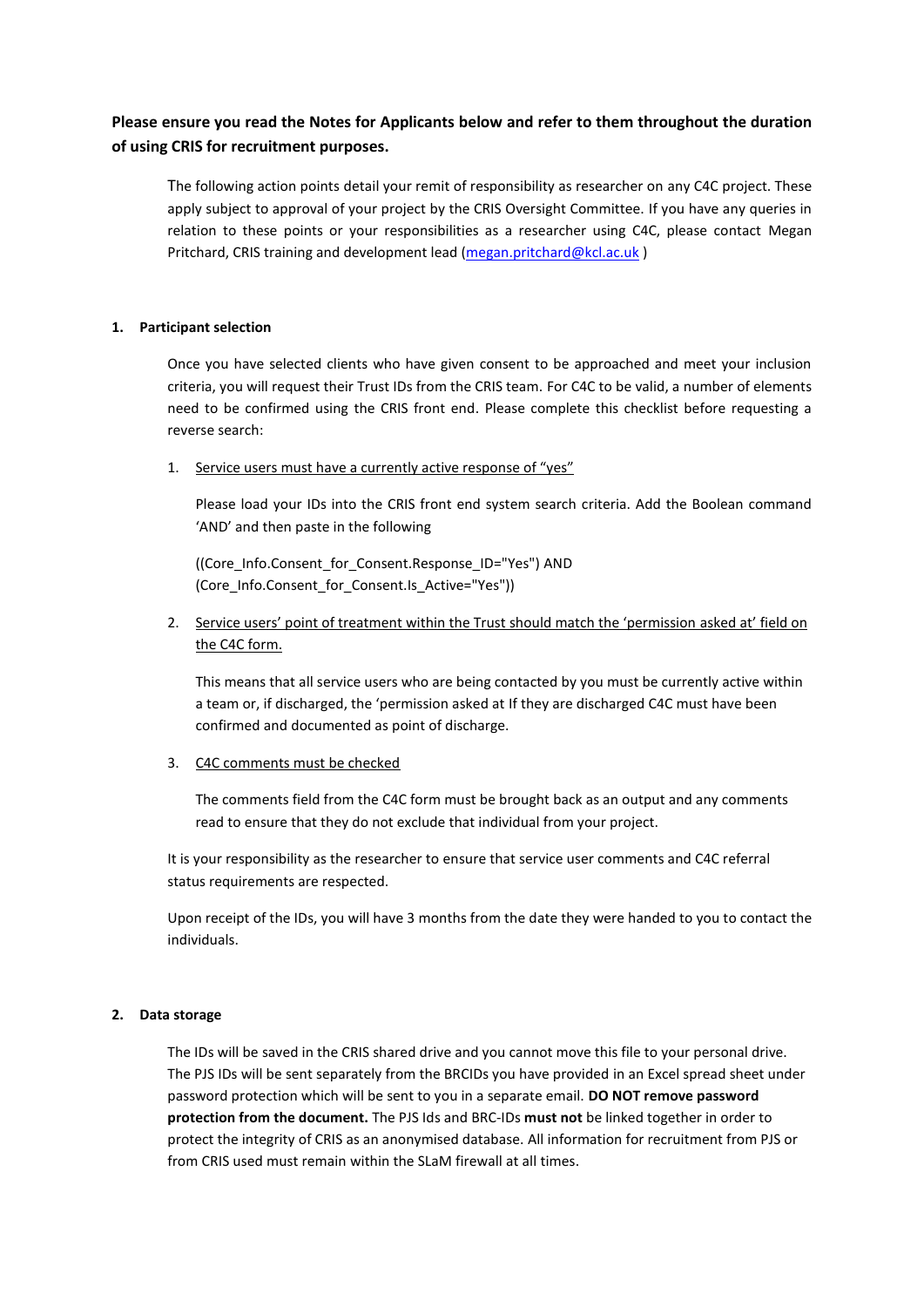#### **3. Contacting Service Users**

Prior to contacting individuals, please check again whether the status on their Research Consent form on PJS (within core info tab) has been updated or changed to ensure that they are still eligible for participation. This means checking the "Response" and "Comments" fields within the research consent form. Please also confirm via PJS that they have not died, been discharged and what the preferred method of contact is.

NIGB approval for C4C requires a researcher to contact the clinical team to check that it isn't inappropriate to contact service user at that time. In line with this care co-ordinators should always be emailed prior to contacting a service user.

Recruitment using C4C should follow the project specific research ethics approval.

- 1. Where the approved recruitment method requires input or assistance from the care coordinator or clinical team (for example in assessing capacity) then details of this should be included on the email to the care co-ordinator and a response from the care coordinator will be needed before the service user is contacted. If ongoing support is likely to be needed we suggest discussing with the care co-ordinator or team involved the most appropriate way to manage this as recruitment continues.
- 2. For all other cases, the researcher should email the care co-ordinator and advise of their intention to contact the consenting service user, and ask the care co-ordinator to let them know within a set period of time whether there is any reason why it is not appropriate to contact the service user at this time. If no response is received from the care co-ordinator within this time, the researcher can go ahead and contact the service user.

The care co-ordinator is the most appropriate person to contact, even if the original consent for contact was undertaken by someone else.

We suggest that you send an email to the care co-ordinator based on the template below (please adapt as necessary for your study), with a study information sheet attached :

#### *Dear (care co-ordinator)*

*I am contacting you as we have identified the following service user(s) under your care via the Trust Consent for Contact mechanism and would like to contact them to see if they would be interested in a specific research project.* 

#### *Name of service user*

#### *Name of service user*

*(to notify only) If you know of any reason why it would not be appropriate to contact this person at this time, please could you let me know within 14 days as I intend to contact NAME (S) the week beginning DATE. Any contact made by our study team will be documented in the new research consent form on PJS along with the service user's response.*